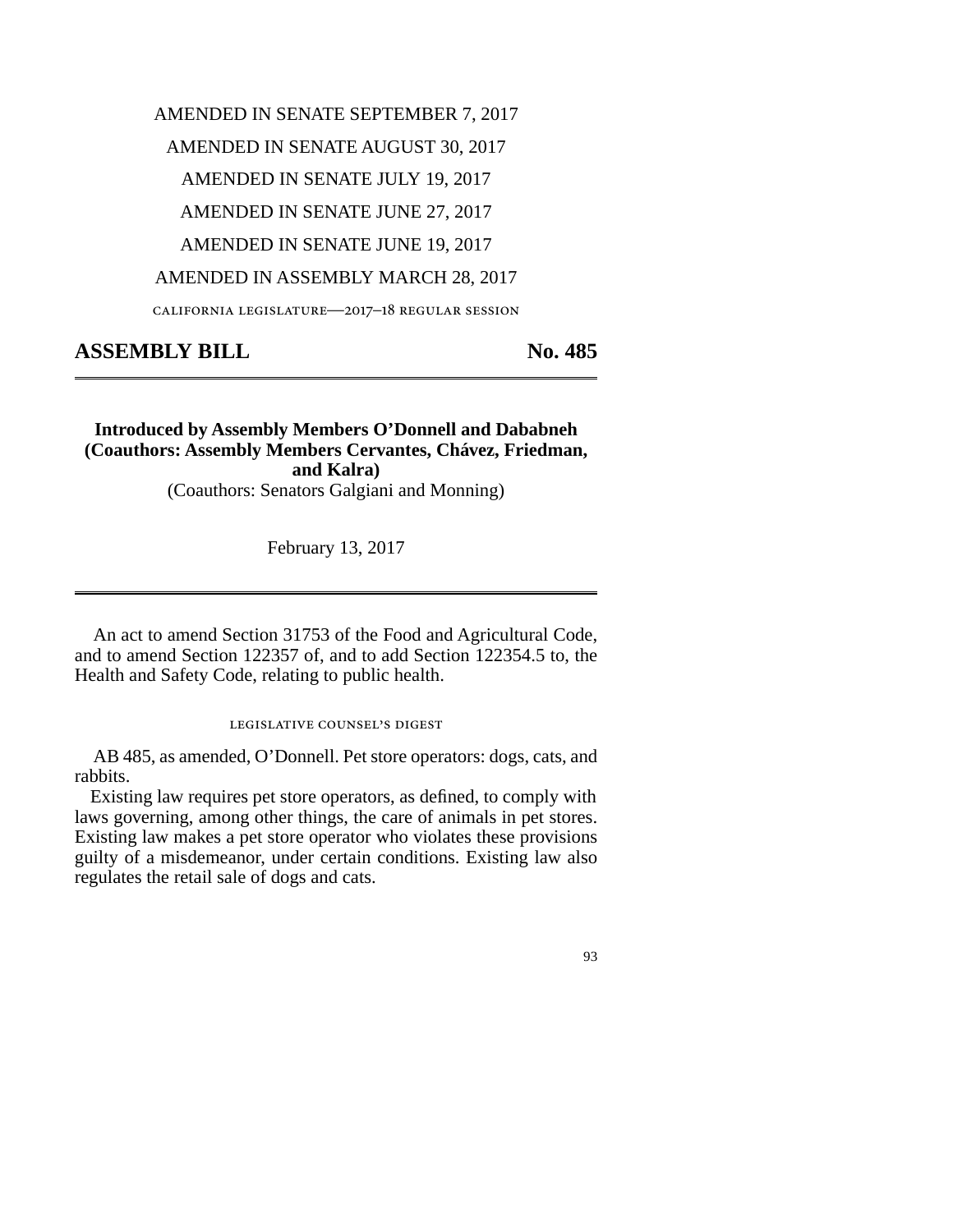Existing law requires an animal control officer, a humane officer, or a peace officer who detects any of certain violations of the laws governing pet store operators to issue a single notice to correct the violation, except as specified. Existing law makes a pet store operator who fails to comply with a notice to correct, or who violates the laws regulating pet store operators, as specified, guilty of a crime.

This bill would prohibit, on and after January 1, 2019, a pet store operator from selling a live dog, cat, or rabbit in a pet store unless the dog, cat, or rabbit was obtained from a public animal control agency or shelter, society for the prevention of cruelty to animals shelter, humane society shelter, or rescue group, as defined, that is in a cooperative agreement with at least one private or public shelter, as specified. The bill would require all sales of dogs and cats authorized by this provision to be in compliance with laws requiring the spaying or neutering of animals, as specified. The bill would require each pet store to maintain records sufficient to document the source of each dog, cat, or rabbit the pet store sells or provides space for, for at least one year, and to post, in a conspicuous location on the cage or enclosure of each animal, a sign listing the name of the entity from which each dog, cat, or rabbit was obtained, and would authorize public animal control agencies or shelters to periodically require pet stores engaged in sales of dogs, cats, or rabbits to provide access to those records. The bill would make a pet store operator who violates these provisions subject to a civil penalty of \$500, as specified. The bill would also exempt a pet store operator who is subject to these provisions from certain requirements relating to the retail sale of dogs and cats, except as specified.

Existing law authorizes a public or private shelter to enter into cooperative agreements with animal rescue or adoption organizations regarding dogs and cats.

This bill would authorize a public or private shelter to enter into cooperative agreements with animal rescue or adoption organizations regarding rabbits that are equivalent to the cooperative agreements authorized regarding dogs and cats described above.

Vote: majority. Appropriation: no. Fiscal committee: no. State-mandated local program: no.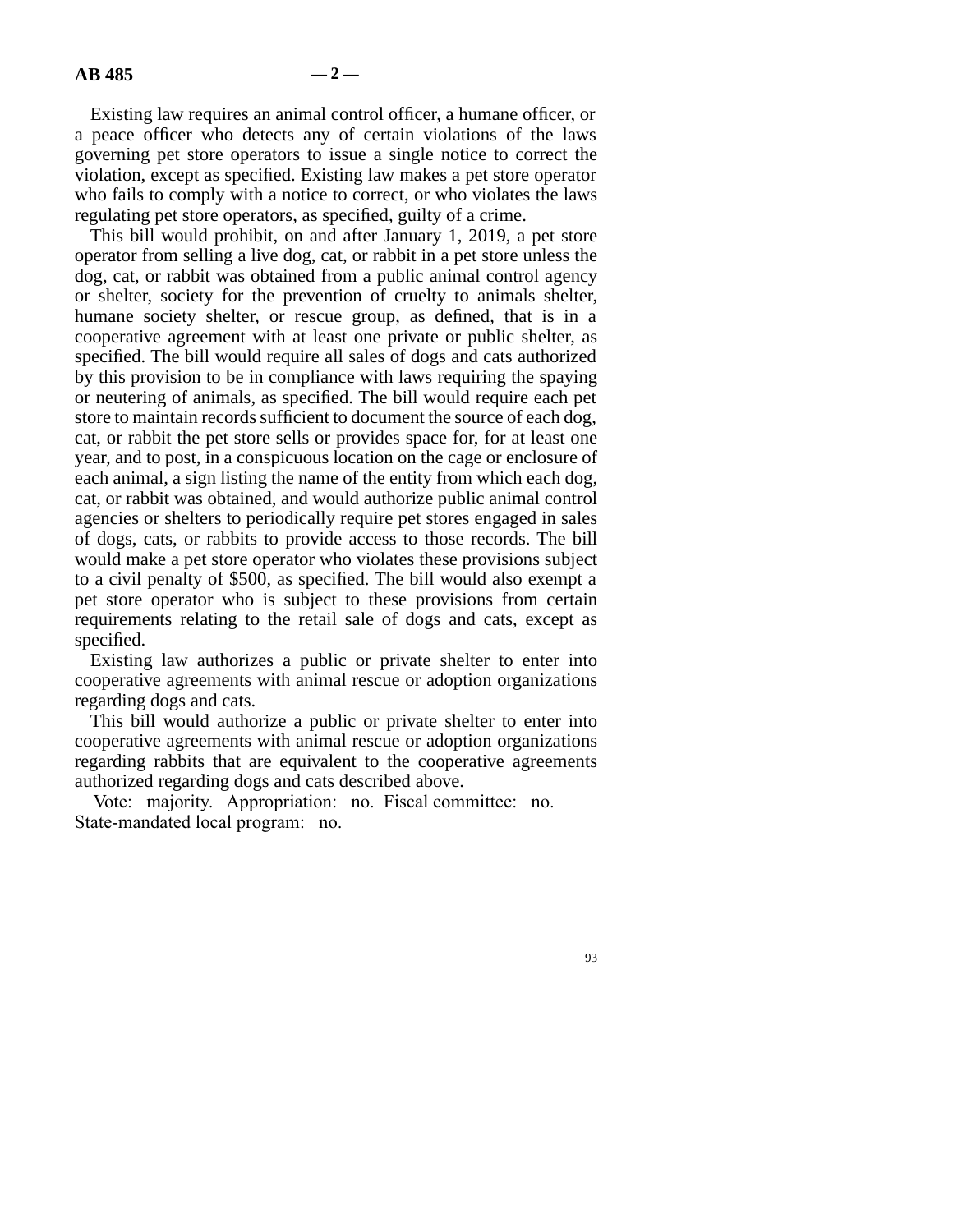*The people of the State of California do enact as follows:*

1 SECTION 1. Section 31753 of the Food and Agricultural Code 2 is amended to read:

3 31753. A rabbit, guinea pig, hamster, potbellied pig, bird, 4 lizard, snake, turtle, or tortoise that is legally allowed as personal 5 property and that is impounded in a public or private shelter shall 6 be held for the same period of time, under the same requirements line 7 of care, and with the same opportunities for redemption and 8 adoption by new owners or nonprofit, as defined in Section 9  $501(c)(3)$  of the Internal Revenue Code, animal rescue or adoption 10 organizations as provided for cats and dogs. The public or private 11 shelter may enter into cooperative agreements with animal rescue 12 or adoption organizations regarding rabbits that are equivalent to 13 those cooperative agreements authorized in Section 31108 14 regarding dogs and Section 31752 regarding cats. Section 17006 15 shall also apply to these animals. In addition to any required spay 16 or neuter deposit, the public or private shelter, at its discretion, 17 may assess a fee, not to exceed the standard adoption fee, for 18 animals adopted by new owners or released to nonprofit animal 19 rescue or adoption organizations pursuant to this section.

20 SEC. 2. Section 122354.5 is added to the Health and Safety<br>21 Code. to read: Code, to read:

22 122354.5. (a) A pet store operator shall not sell a live dog, cat, 23 or rabbit in a pet store unless the dog, cat, or rabbit was obtained or rabbit in a pet store unless the dog, cat, or rabbit was obtained 24 from a public animal control agency or shelter, society for the 25 prevention of cruelty to animals shelter, humane society shelter, 26 or rescue group that is in a cooperative agreement with at least one 27 private or public shelter pursuant to Section 31108, 31752, or 28 31753 of the Food and Agricultural Code.

29 (b) All sales of dogs and cats authorized by this section shall 30 be in compliance with paragraph  $(1)$  of subdivision (a) of Section 31 30503 of, subdivision (b) of Section 30520 of, paragraph (1) of 32 subdivision (a) of Section 31751.3 of, and subdivision (b) of 33 Section 31760 of, the Food and Agricultural Code.

34 (c) Each pet store shall maintain records sufficient to document 35 the source of each dog, cat, or rabbit the pet store sells or provides 36 space for, for at least one year. Additionally, each pet store shall 37 post, in a conspicuous location on the cage or enclosure of each 38 animal, a sign listing the name of the public animal control agency